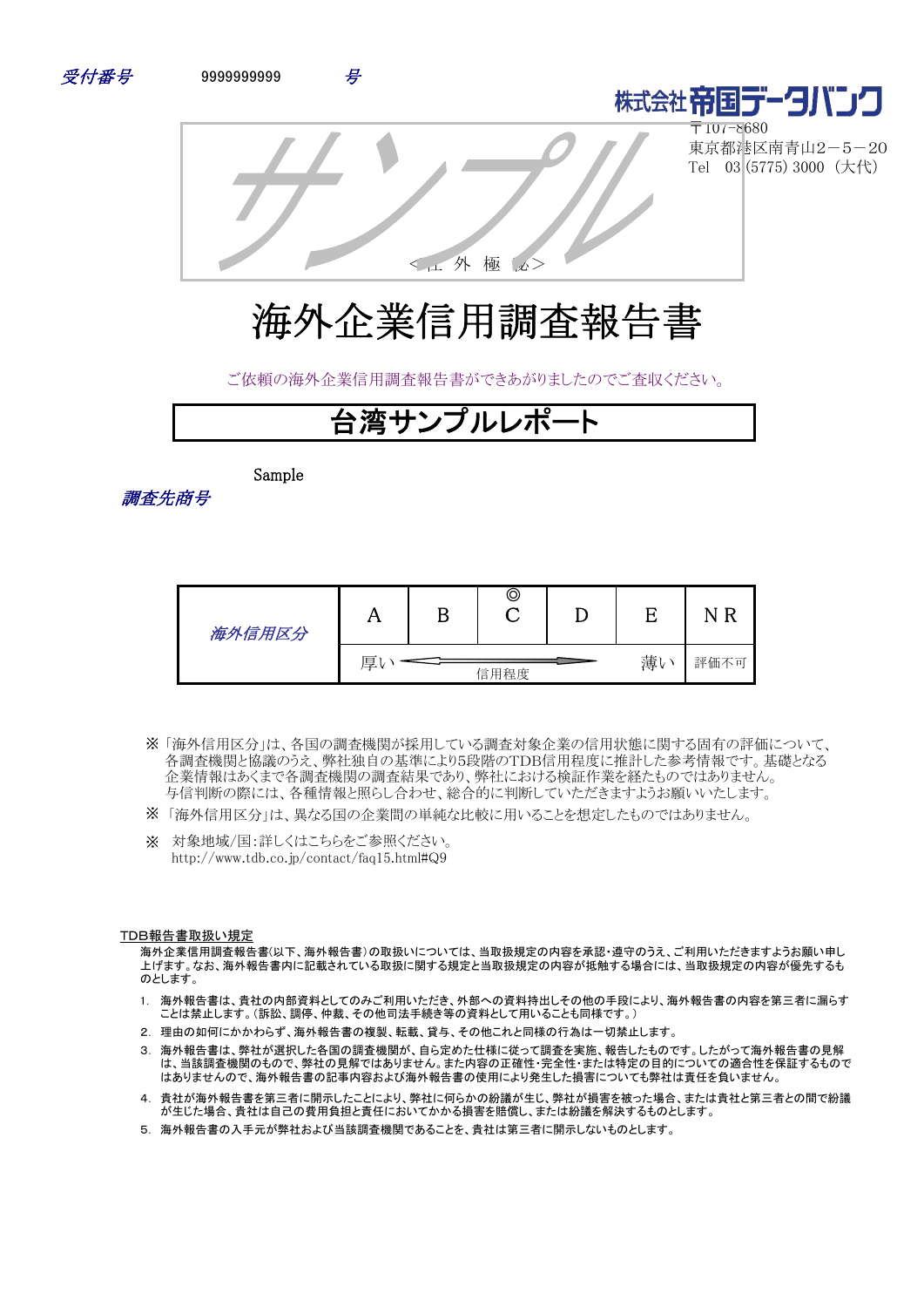## **CHINA CREDIT INFORMATION SERVICE, LTD. INVESTIGATION REPORT**

#### Report Date: April. 1, 2019

| <b>GIVEN INFORMATION</b> |               |
|--------------------------|---------------|
| Case No.:                | 1712110161    |
| Subject Number:          | C17C0252      |
| Given Name:              | BBB CO., LTD. |

#### **SUMMARY**

| <b>CCIS Rating:</b>     | R             |
|-------------------------|---------------|
| <b>CCIS Risk Index:</b> | M2            |
| <b>Chinese Name:</b>    | BBB 有限公司      |
| English Name:           | BBB CO., LTD. |
| Trend:                  | Steady        |

## **CREDIT SCORING**

| Item                                            | Standard     | Score | Industry<br>Average<br>Score |
|-------------------------------------------------|--------------|-------|------------------------------|
| Administration                                  |              |       |                              |
| Organizational Background &<br>Management       | $1^{\sim}20$ | 17    | 15                           |
| <b>Facilities &amp; Business</b><br>Performance | $1^{\sim}25$ | 18    | 16                           |
| Finance                                         |              |       |                              |
| Safe Ratio(Financial and<br>Solvency Status)    | $1^{\sim}15$ | 5     | 8                            |
| Capital Turnover                                | $1^{\sim}10$ | 7     | 6                            |
| Profitability                                   | $1^{\sim}10$ | 4     | 3                            |
| <b>Operation &amp; Circumstances</b>            |              |       |                              |
| <b>Current Situation</b>                        | $1^{\sim}10$ | 7     | 6                            |
| Contact transaction                             | $1^{\sim}5$  | 4     | 3                            |
| Prospect                                        | $1^{\sim}5$  | 3     | 3                            |
|                                                 |              |       |                              |
| Total                                           | 100          | 65    | 60                           |

#### **INDUSTRY AVERAGE SCORE RADAR CHART**



Note: The Industry Average Score is the average among inquired enterprises in the latest six months. And the score can *vary according to different industries.*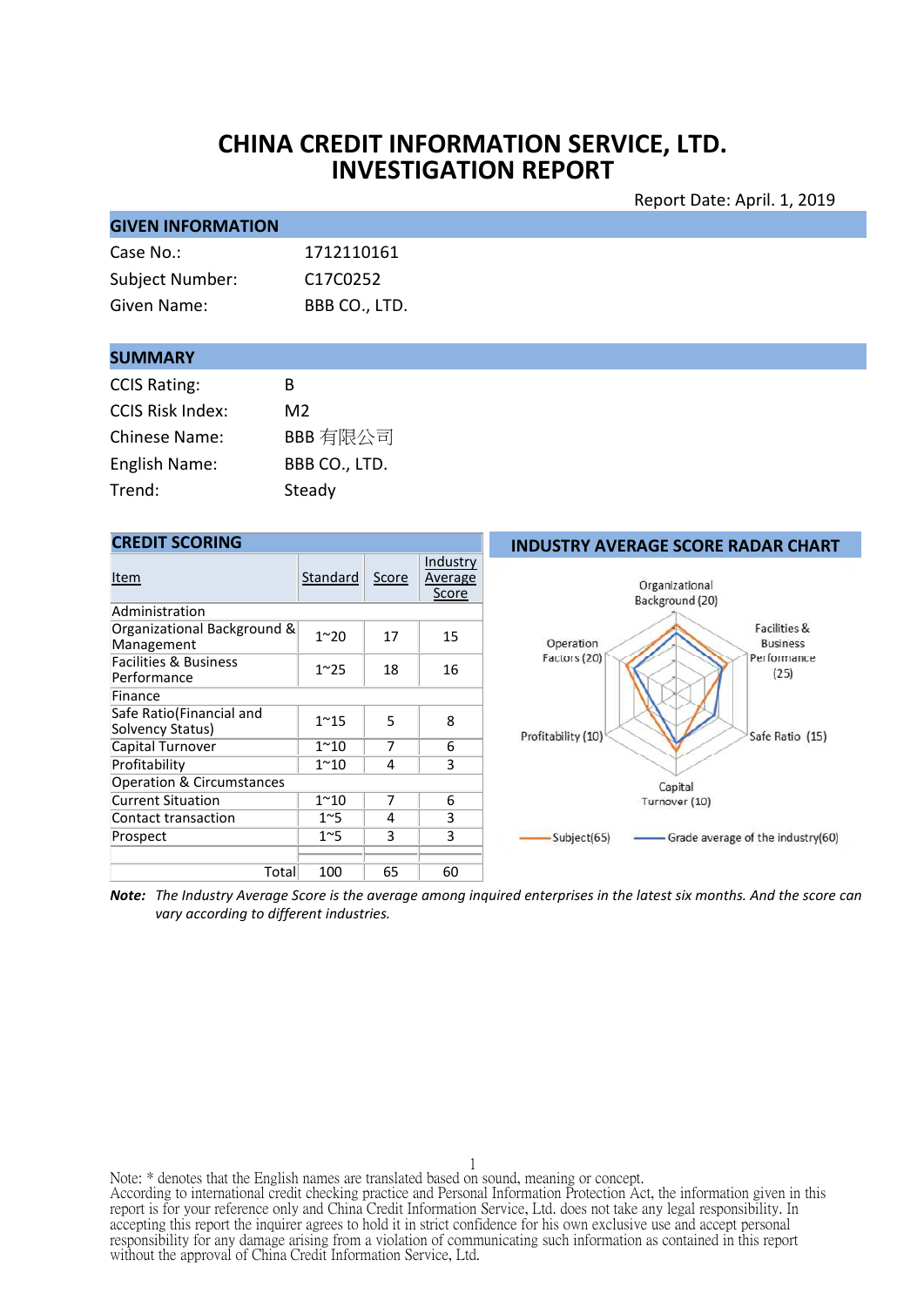| <b>NEGATIVE NEWS OVERVIEW</b>      | <b>RECORD(S)</b> | <b>INDUSTRY SCORE COMPARISON CHART</b> |
|------------------------------------|------------------|----------------------------------------|
| Other Rights Over Building Record  |                  | Subject                                |
| Chattel Mortgage Record            | 0                | 65<br>Minimum.<br>Maximum              |
| Dishonored Account Record          | 0                | . 71<br>51                             |
| Dishonored Account Record of Chief |                  | Score                                  |
| Executive                          | 0                | 10 20 30 40 50 60 70 80 90 100         |
| Forbidden Bidder Record            | 0                |                                        |
| Litigation Record                  |                  |                                        |

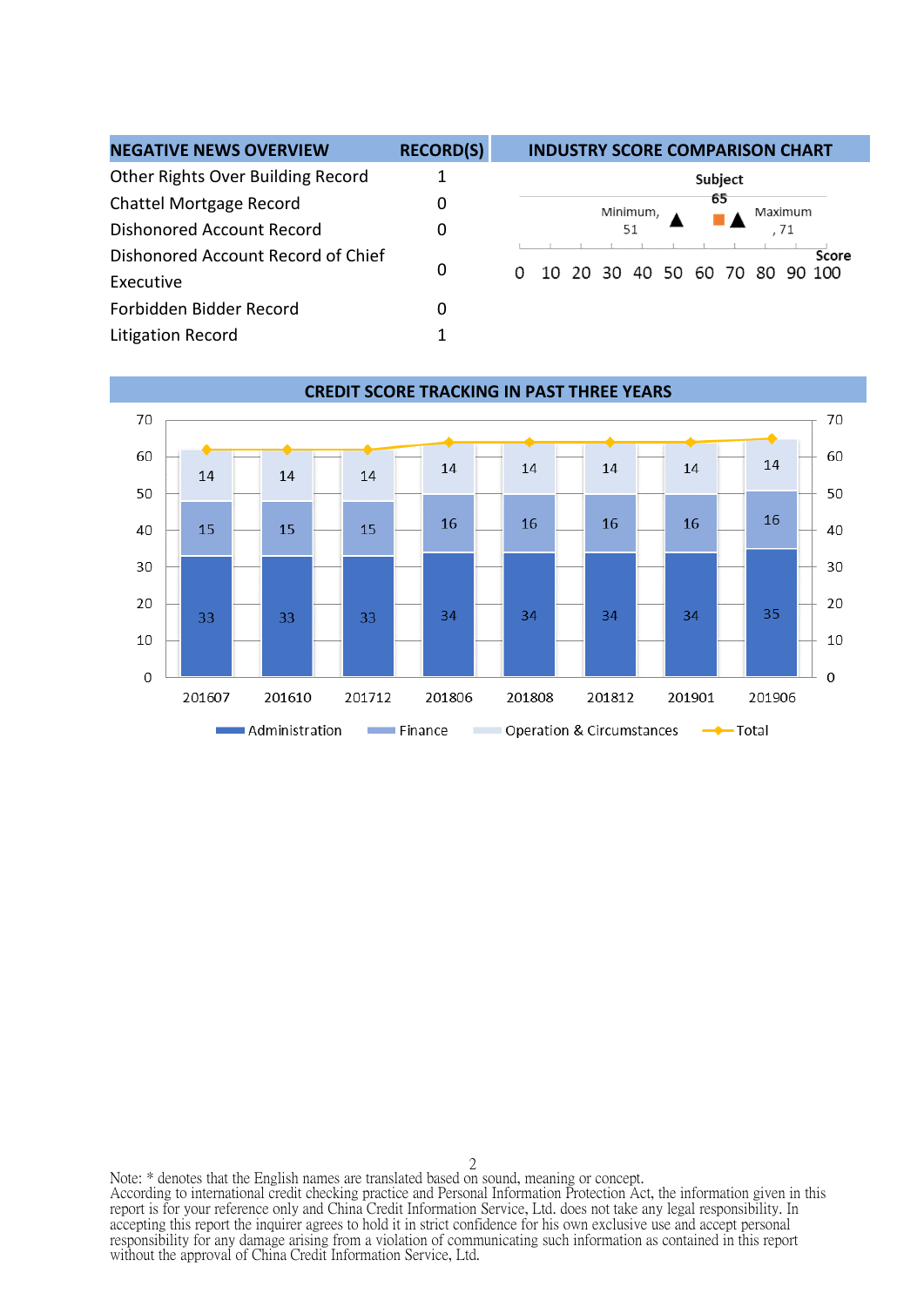| <b>BASIC INFORMATION</b>   |                                                                                                 |
|----------------------------|-------------------------------------------------------------------------------------------------|
| <b>Chinese Name:</b>       | BBB 有限公司                                                                                        |
| English Name:              | BBB CO., LTD.                                                                                   |
| <b>Registered Address:</b> | No. 2323, Lane 1005, Sec. 1, Hemu Rd., Qingshui District, Taichung City,                        |
|                            | Taiwan, R.O.C.                                                                                  |
|                            | Communication Address: No. 2323, Lane 1005, Sec. 1, Hemu Rd., Qingshui District, Taichung City, |
|                            | Taiwan, R.O.C.                                                                                  |
| URL:                       | www.bbb.com.tw                                                                                  |
| E-Mail:                    | bbb@bbb.com.tw                                                                                  |
| Tel.:                      | 04-2222-3333                                                                                    |
| Fax:                       | 04-3333-2222                                                                                    |
| <b>Company Status:</b>     | Active                                                                                          |
| Registration No.:          | 22222222                                                                                        |
| Registered Authority:      | Taipei City Government                                                                          |
| Paid-in Capital:           | NT 38,000 (UNIT: NT\$ 1,000)                                                                    |
| Legal Representative:      | Lin Meimei                                                                                      |
| No. of Employees:          | 50                                                                                              |
| Established:               | May. 11, 1992                                                                                   |
| <b>Business Type:</b>      | Service Industry (IMPORT AND EXPORT)                                                            |
| NACE CODE:                 | 4652 (Wholesale of electronic and telecommunications equipment and<br>parts)                    |
| SIC CODE:                  | 5065(Electronic Parts and Equipment, Not Elsewhere Classified)                                  |
| <b>Business Size:</b>      | Large enterprise                                                                                |
| Legal Form:                | Share limited company                                                                           |

#### **FACTORY OR BRANCH OFFICE**

Actual operating address

Address:No. 2323, Lane 1005, Sec. 1, Hemu Rd., Qingshui District, Taichung City, Taiwan, R.O.C.

Tel: 04-2222-3333

Fax: 04-3333-2222

Hsinchu Office

Address:No. 2939, Hemu Rd., Qingshui District, Taichung City, Taiwan, R.O.C.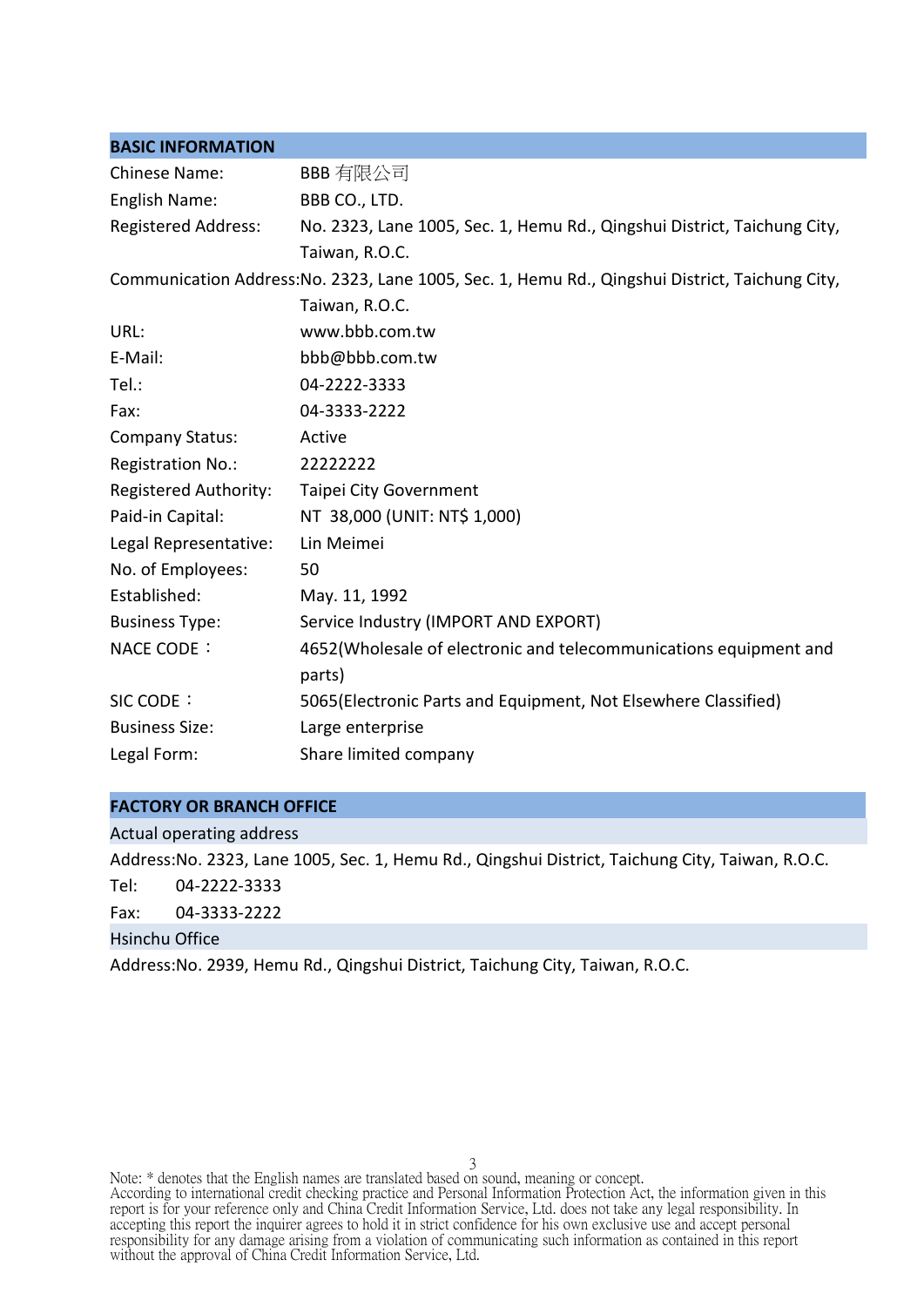#### **MAJOR AFFILIATE(S) IN CHINA**

| LI LI INVESTMENT CO., LTD.        |                                                                                                                                |
|-----------------------------------|--------------------------------------------------------------------------------------------------------------------------------|
| Person-in-Charge:                 | XXXXXXX                                                                                                                        |
| <b>Major Business Activities:</b> | Import and export of electronic parts, electronic machinery, computer<br>merchandise, glass processing machines and cash desks |
|                                   |                                                                                                                                |

#### **MAJOR AFFILIATE(S) OVERSEAS**

XUN XUN INDUSTRY (SUZHOU) CORP.

| <b>Major Business Activities:</b> | Import and export of electronic parts, electronic machinery, computer |
|-----------------------------------|-----------------------------------------------------------------------|
|                                   | peripherals, glass processing machines and cash desks                 |

#### **HISTORY**

Subject was established as CCC CO., LTD. on May. 11, 1992. In May. 2005, subject was reorganized and changed to BBB 有限公司.

#### **BUSINESS ACTIVITIES AT PRESENT**

Import, export and agency of electronic parts, automatic electrical machinery and glass processing equipment

| <b>VARIATION OF CAPITAL(UNIT: NT\$ 1,000)</b> |                           |                 |                  |  |
|-----------------------------------------------|---------------------------|-----------------|------------------|--|
| Date                                          | <b>Registered Capital</b> | Paid-in Capital | Capital Source   |  |
| Apr. 25, 1975                                 | 500                       | 500             | Incorporation    |  |
| Apr. 1984                                     | 8,720                     | 8,720           | Capital increase |  |
| Dec. 1989                                     | 17,440                    | 17,440          | Capital increase |  |
| Jul. 1997                                     | 25,440                    | 25,440          | Capital increase |  |
| Dec. 2005                                     | 66,144                    | 66,144          | Capital increase |  |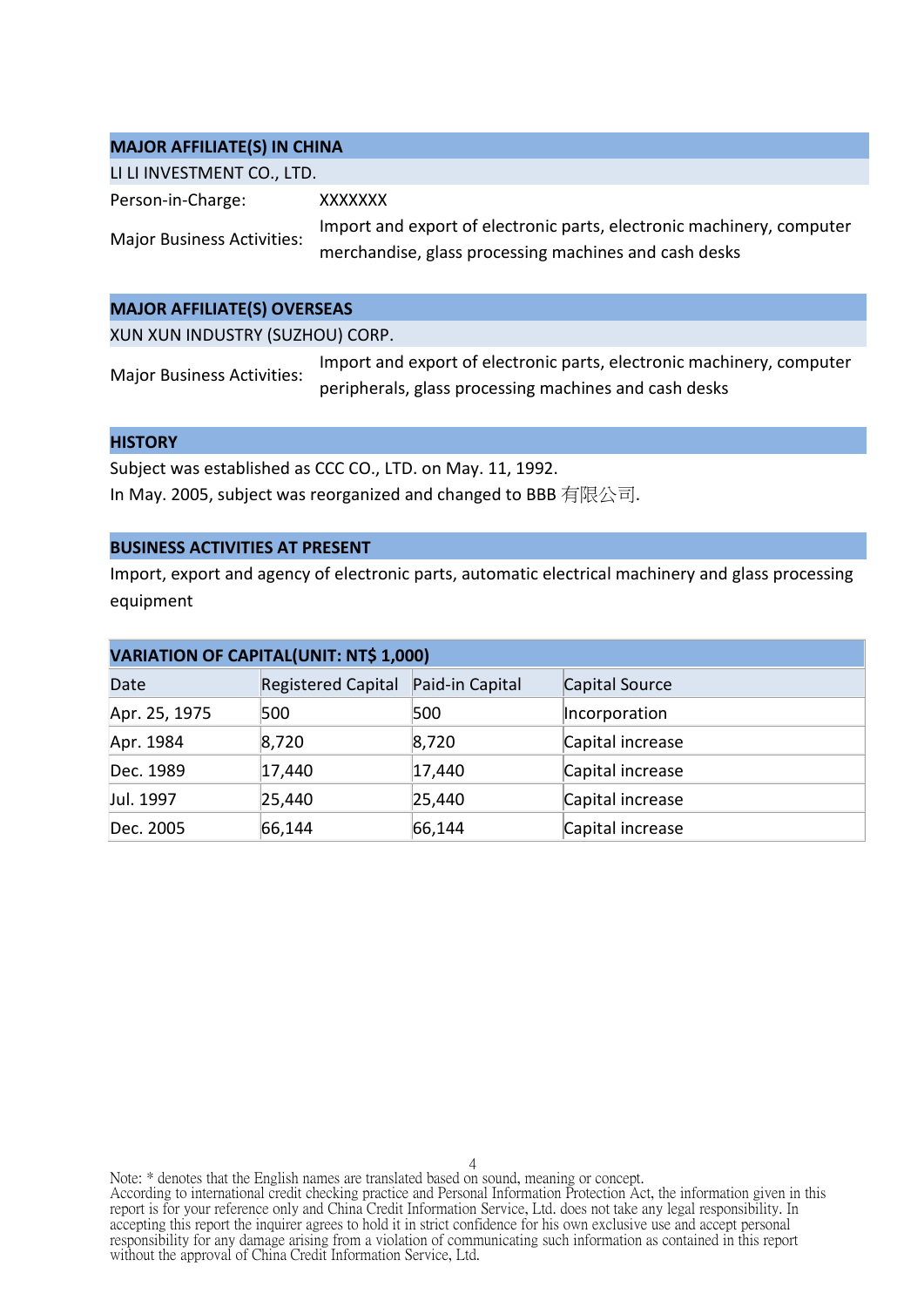#### **COMPANY STRUCTURE**

Non-Family Enterprise

| <b>DIRECTORS &amp; SUPERVISORS</b> |               |                    |            |  |
|------------------------------------|---------------|--------------------|------------|--|
| Position                           | <b>Name</b>   | Investment Amount  | Percentage |  |
|                                    |               | (UNIT: NT\$ 1,000) | of Total   |  |
| Chairperson                        | LIN MEIMEI    | 0                  | 0.00       |  |
| Director                           | XXXX, XXX-XXX | 1,517              | 2.29       |  |
| Director                           | XXX, XXXX-XXX | 9,102              | 13.76      |  |
| Supervisor                         | XXXX XXXX     | 9,710              | 14.68      |  |

| <b>MANAGEMENT</b>                 |                                                                              |
|-----------------------------------|------------------------------------------------------------------------------|
| Founder:                          | XXXXXXXX                                                                     |
| Chairperson -                     | LIN MEIMEI                                                                   |
| Gender:                           | Female                                                                       |
| Birth Place:                      | Japan                                                                        |
| (Years of) Working Experience(s): | Many years;                                                                  |
| Relationship with Founder:        | Children                                                                     |
| Participates in Operation:        | Yes.                                                                         |
|                                   | Note: The above management information is provided by Einancial Manager, Ms. |

*Note:The above management information is provided by Financial Manager, Ms.*

*XXXX.(Female/Tel:04-2620-2231 ext.XXX)*

*For details about the company of which the management serves as the chairman (if there is any), please refer to major affiliates.*

|       | <b>BUILDING REGISTRATION</b>                                                                          |
|-------|-------------------------------------------------------------------------------------------------------|
|       | Actual business address                                                                               |
| Area: | 474.82 m <sup>2</sup>                                                                                 |
|       | According to investigation, at the operating address:                                                 |
|       | There are 2 records of building numbers, of which No. XXXXX-XXX, located at                           |
|       | Subsection 1, Chenggong Section, is under subject's name.                                             |
|       | There is 1 record of registration of other rights.                                                    |
|       | 1. Obligee: Hua Nan Commercial Bank                                                                   |
|       | Total Amount of Collateralized Creditor's Right: Maximum of NT\$ 132,000,000                          |
|       | <b>Note:</b> The above property right information is provided by local land administration            |
|       | authority/indirect sources. For your reference only.                                                  |
|       | 1. The above information excludes building without the first registration of building's<br>ownership. |
|       | 5                                                                                                     |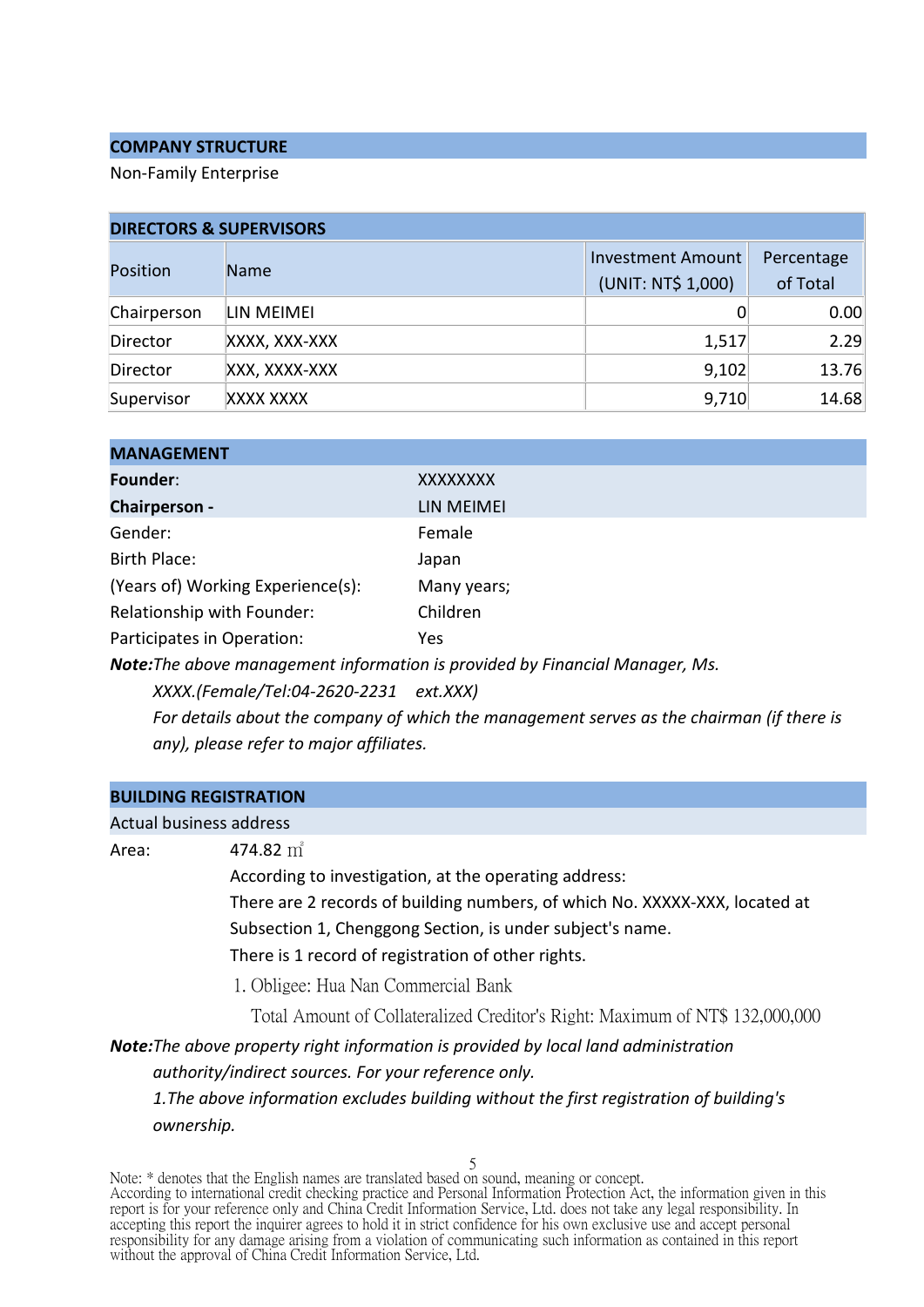*2.Enquiry date: June 14, 2019*

*There are many records of building numbers at subject's operating address, and only one of them is provided here for reference.*

#### **MORTGAGE OF TANGIBLE ASSETS RECORDS**

Subject has been reported no mortgage record on its tangible assets. *Note: The above information is based on the data obtained from the concerned authorities.*

| <b>BUSINESS RESULTS 2016 - 2018: (UNIT: NT\$ 1,000)</b> |           |               |           |               |           |        |  |  |
|---------------------------------------------------------|-----------|---------------|-----------|---------------|-----------|--------|--|--|
| Item\Year                                               | 2018      | $\frac{0}{6}$ | 2017      | $\%$          | 2016      | $\%$   |  |  |
| Operating<br>revenue                                    | 2,200,000 | 100.00        | 1,886,814 | 100.00        | 1,663,686 | 100.00 |  |  |
| Total                                                   | 2,200,000 | 100.00        | 1,886,814 | 100.00        | 1,663,686 | 100.00 |  |  |
| Growth $(\%)$                                           | 16.60     | $\frac{0}{6}$ | 13.41     | $\frac{0}{6}$ |           |        |  |  |

| <b>NET REVENUE OF 2018 BY PRODUCT:</b> |             |                  |      |
|----------------------------------------|-------------|------------------|------|
|                                        | Main Object | Amount           | $\%$ |
| Electronic components                  |             |                  |      |
| Machinery equipment                    |             | 2,200,000 100.00 |      |
| Liquor                                 |             |                  |      |
| <b>Bottled water</b>                   |             |                  |      |
|                                        |             |                  |      |

**BUSINESS PERFORMANCE Jan. 2019 ~ May 2019 : (UNIT: NT\$ 1,000)** NA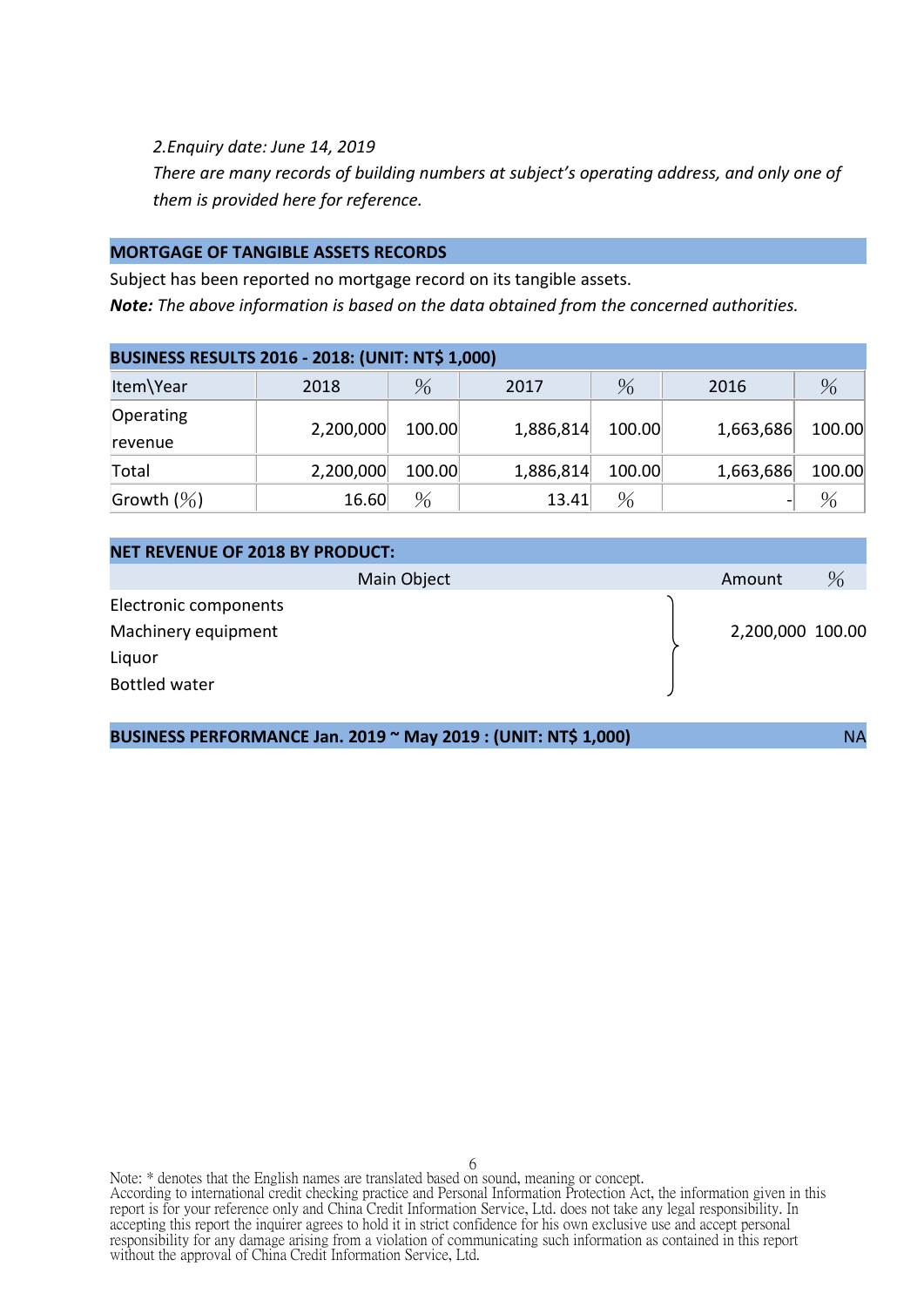| <b>TRADE REFERENCES: (LOCAL SUPPLIERS)</b> |                                    |  |  |  |
|--------------------------------------------|------------------------------------|--|--|--|
| Printing ink                               |                                    |  |  |  |
| Suppliers:                                 | <b>XXX CORPORATION</b>             |  |  |  |
| Registration No.:                          | XXXXXXXXX                          |  |  |  |
| Payment Terms:                             | Next month payment 60 days $100\%$ |  |  |  |
| Percentage of Total Purchase: NA           |                                    |  |  |  |
| DC fan                                     |                                    |  |  |  |
| Suppliers:                                 | XXX, INC.                          |  |  |  |
| Registration No.:                          | XXXXXXXXXX                         |  |  |  |
| Payment Terms:                             | Conclusion of contract 100%        |  |  |  |
| Percentage of Total Purchase: NA           |                                    |  |  |  |
| Electronic components                      |                                    |  |  |  |
| Suppliers:                                 | XXX CO., LTD.                      |  |  |  |
| Registration No.:                          | XXXXXXXXX                          |  |  |  |
| <b>Payment Terms:</b>                      | T/T 45 days $100\%$                |  |  |  |
| Percentage of Total Purchase: NA           |                                    |  |  |  |
| Electronic components                      |                                    |  |  |  |
| Suppliers:                                 | XXX XXX CO., LTD.                  |  |  |  |
| <b>Registration No.:</b>                   | XXXXXXXXX                          |  |  |  |
| <b>Payment Terms:</b>                      | T/T 45 days $100\%$                |  |  |  |
| Percentage of Total Purchase: NA           |                                    |  |  |  |
| Electronic components                      |                                    |  |  |  |
| Suppliers:                                 | <b>XXX XXX CORPORATION</b>         |  |  |  |
| Registration No.:                          | XXXXXXXXX                          |  |  |  |
| <b>Payment Terms:</b>                      | T/T 45 days $100\%$                |  |  |  |
| Percentage of Total Purchase: NA           |                                    |  |  |  |
| Electronic components                      |                                    |  |  |  |
| Suppliers:                                 | <b>XXX CORPORATION</b>             |  |  |  |
| Registration No.:                          | XXXXXXXXX                          |  |  |  |
| <b>Payment Terms:</b>                      | T/T 45 days $100\%$                |  |  |  |
| Percentage of Total Purchase: NA           |                                    |  |  |  |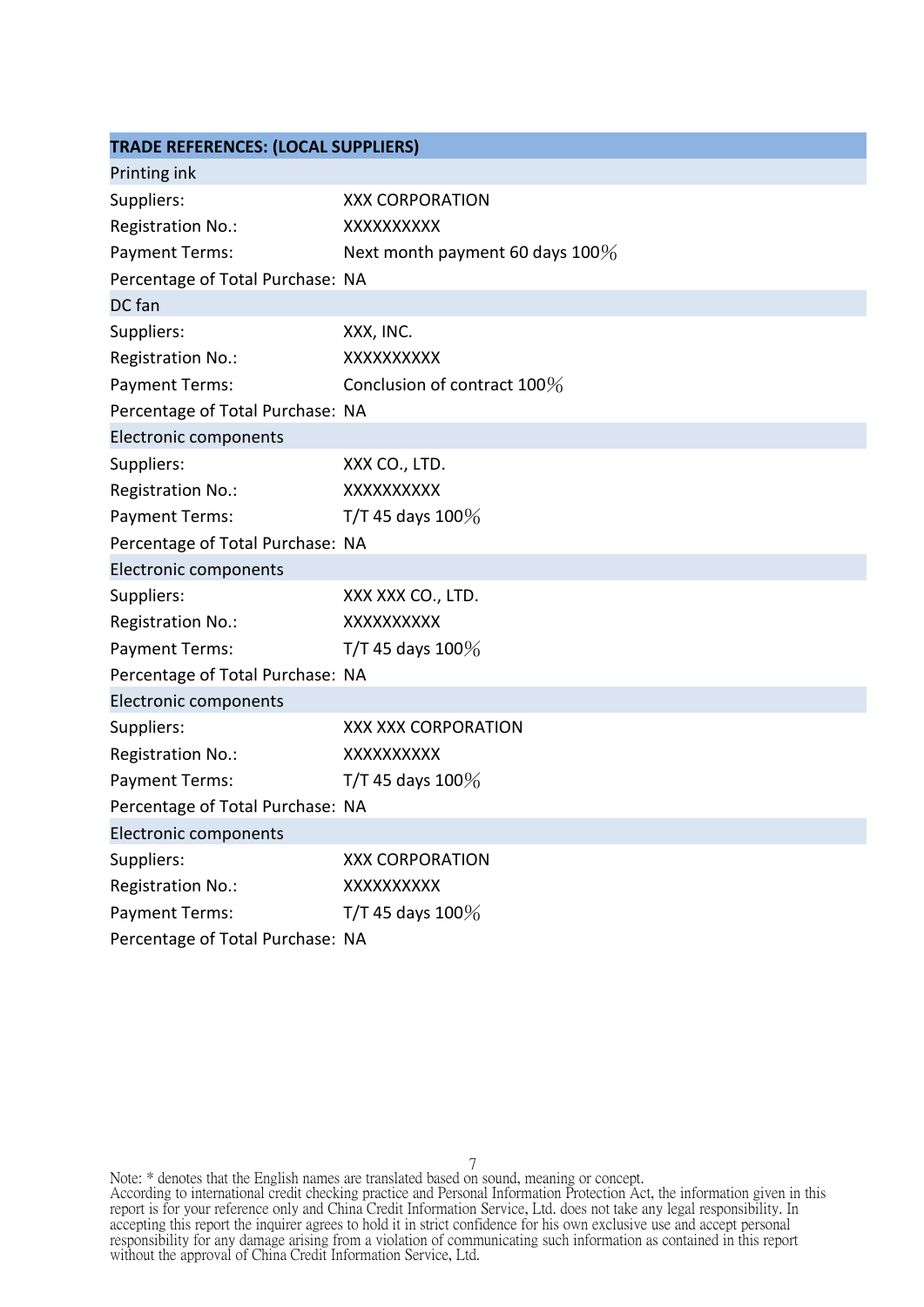| <b>TRADE REFERENCES: (OVERSEAS SUPPLIERS)</b>       |                                        |
|-----------------------------------------------------|----------------------------------------|
| <b>Diode</b>                                        |                                        |
| Area                                                | Germany                                |
| Percentage of Total Purchase(%) NA                  |                                        |
| Electric operating machine                          |                                        |
| Area                                                | Switzerland                            |
| Percentage of Total Purchase(%) NA                  |                                        |
| Capacitors                                          |                                        |
| Area                                                | Hong Kong                              |
| Percentage of Total Purchase(%) NA                  |                                        |
| Aluminum foils, Refrigeration equipment and Coating |                                        |
| Area                                                | Japan                                  |
| Percentage of Total Purchase(%) NA                  |                                        |
| Liquor, Bottled water                               |                                        |
| Area                                                | Japan                                  |
| Percentage of Total Purchase(%) NA                  |                                        |
| Glass processing machine, Materials                 |                                        |
| Area                                                | Japan, Italy, Germany, France, Finland |
| Percentage of Total Purchase(%) NA                  |                                        |
| Payment Terms: Conclusion of contract days 100%.    |                                        |

| <b>TRADE REFERENCES: (LOCAL CUSTOMERS)</b> |                          |  |  |
|--------------------------------------------|--------------------------|--|--|
| Electronic components                      |                          |  |  |
| Customers:                                 | XXX CO., LTD.            |  |  |
| Registration No.:                          | XXXXXXXXX                |  |  |
| <b>Collection Terms:</b>                   | Check 60-90 days $100\%$ |  |  |
| Overdue:                                   | NА                       |  |  |
| Overdue Time:                              | NА                       |  |  |
| Percentage of Total Sales:                 | NА                       |  |  |
| Electronic components                      |                          |  |  |
| Customers:                                 | <b>XXX CORPORATION</b>   |  |  |
| Registration No.:                          | XXXXXXXXXX               |  |  |
| <b>Collection Terms:</b>                   | Check 60-90 days $100\%$ |  |  |
| Overdue:                                   | ΝA                       |  |  |
| Overdue Time:                              | NА                       |  |  |
| Percentage of Total Sales:                 | NA                       |  |  |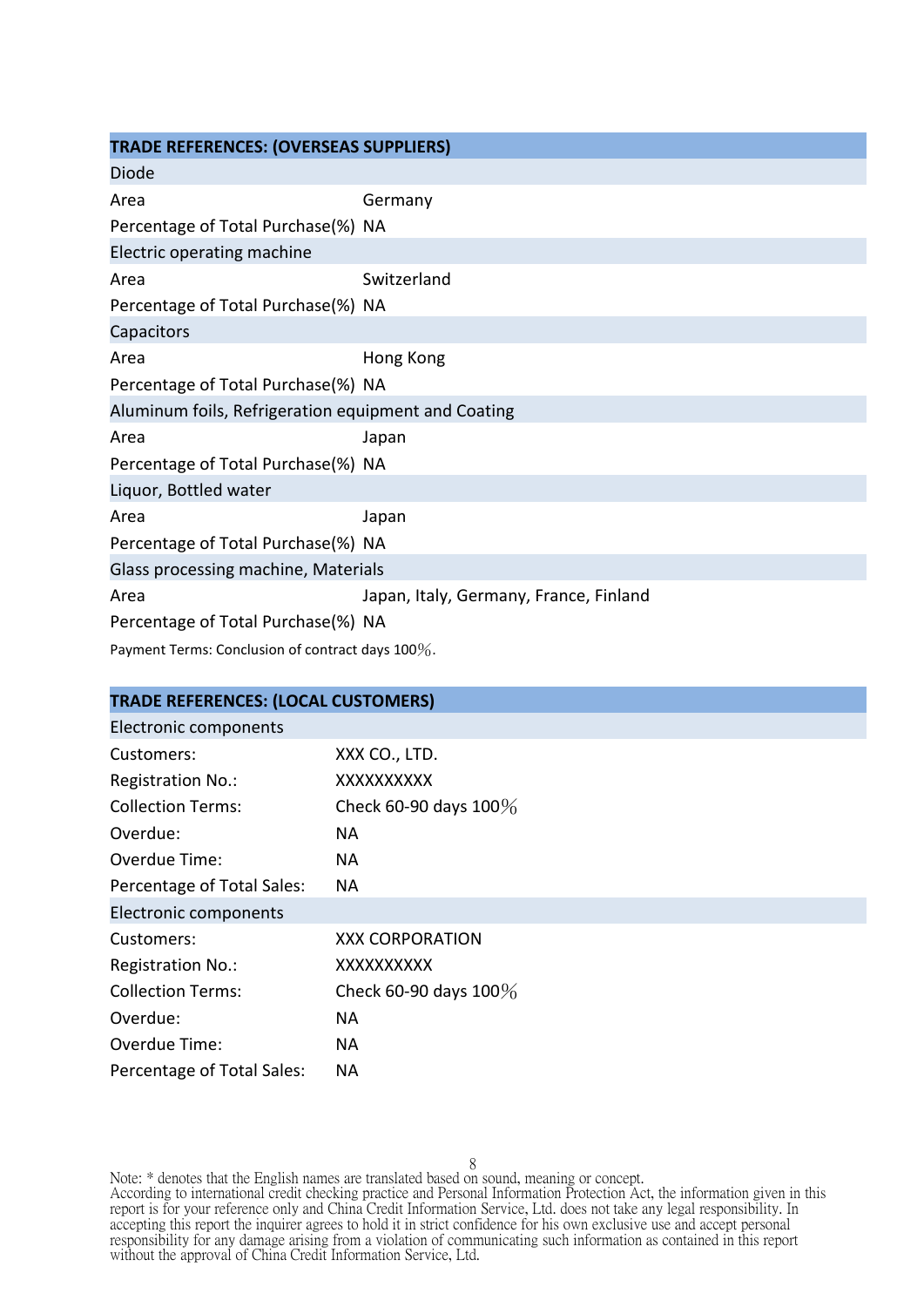#### **TRADE REFERENCES: (OVERSEAS CUSTOMERS)**

| Electronic components, Electronic machinery        |                               |
|----------------------------------------------------|-------------------------------|
| Area                                               | Germany, Italy, Finland       |
| Percentage of Total Sales(%)                       | NA.                           |
| Electronic components, Electronic machinery        |                               |
| Area                                               | Mainland China, Hong Kong     |
| Percentage of Total Sales(%)                       | NA.                           |
| Electronic components, Electronic machinery        |                               |
| Area                                               | Japan, South Korea            |
| Percentage of Total Sales(%)                       | NA.                           |
| Electronic components, Electronic machinery        |                               |
| Area                                               | Singapore, Malaysia, Thailand |
| Percentage of Total Sales(%)                       | NA.                           |
| Collection Terms: L/C 90%, O/A 60-90 days $10\%$ . |                               |

#### **BANKS**

## Xinsheng Branch of Hua Nan Commercial Bank

A/C No.: Checking Account XXXX-X Date of A/C Opening: Aug. 05, 1988 Relation: Normal Tel.: XX-XXXX-XXXX#XXX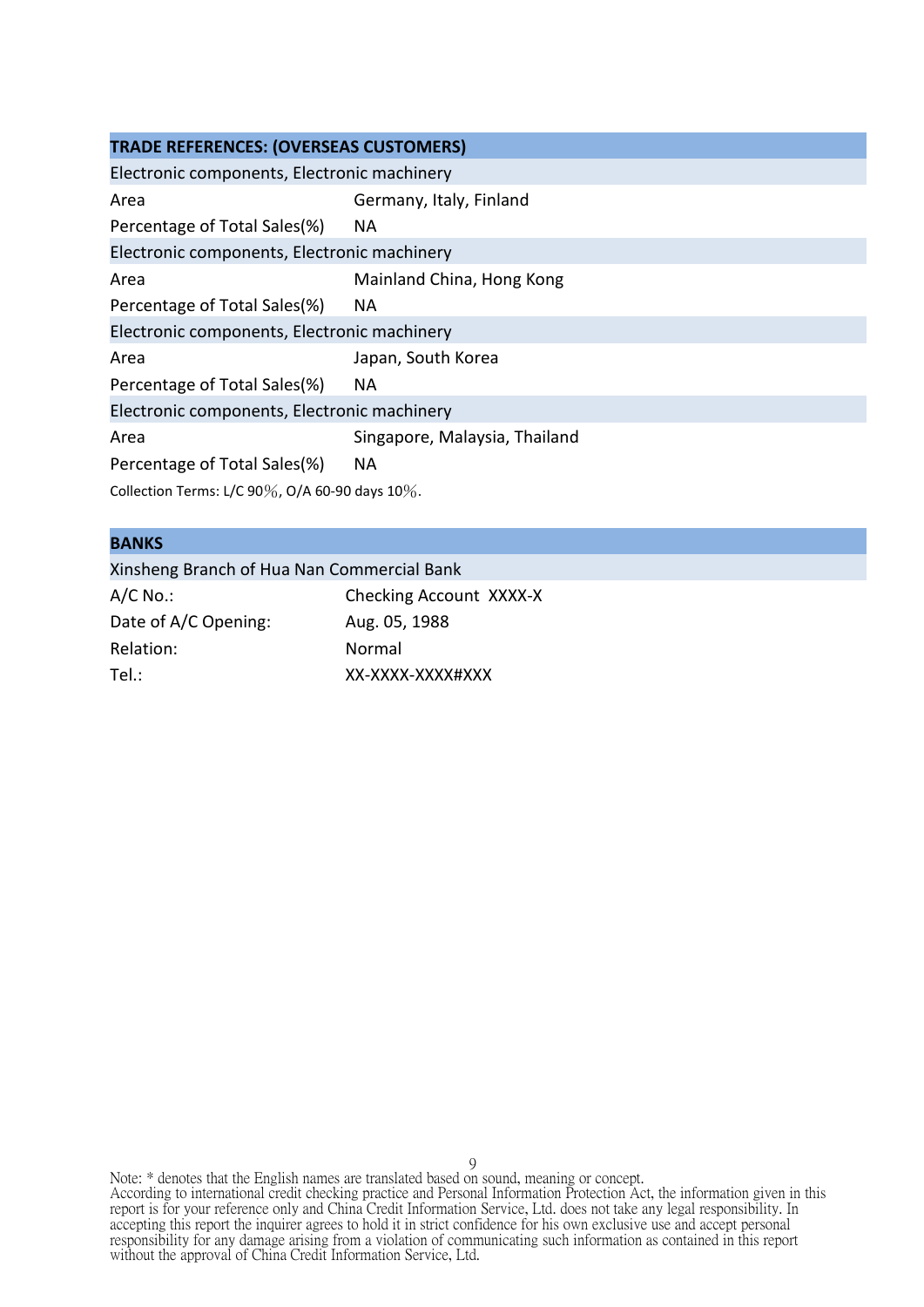#### **PAYMENT RECORD**

No dishonored banking record of subject has been found.

No dishonored banking record of subject's Chairperson has been found.

*Data Validity: Jun. 14, 2019.*

*Note:The above information is available only for reference. Given that the dishonored check may be paid off, and the notation of payoff may be completed by subject later, along with restrictions imposed by the information source or update date, the provided information might not be complete.*

#### **WATCH LIST**

Subject was not found in the Watch List.

The sources are the Dow Jones database and the official websites in various countries. This is for reference only.

#### **BIDDING FORBIDDEN RECORD**

Subject has not been listed as a forbidden bidder for government purchases.

The above information is based on the announcement by concerned government authorities. For your reference only.

| <b>PUBLIC LITIGATION RECORD</b>                                                       |                                                |  |  |
|---------------------------------------------------------------------------------------|------------------------------------------------|--|--|
| Subject has been reported court judgment records in the last two years, listed below: |                                                |  |  |
| File No.                                                                              | XXX, XXX, XXXX                                 |  |  |
| <b>Disposition Date</b>                                                               | Jul. 05, 2018                                  |  |  |
| Court                                                                                 | Supreme Court of the Republic of China         |  |  |
| <b>Court Verdict</b>                                                                  | An action to cancel the transfer of the equity |  |  |
| Pleas                                                                                 | Civil pleas.                                   |  |  |
| Plaintiff/Defendant                                                                   | Appellee                                       |  |  |
|                                                                                       |                                                |  |  |

The above information is based on the communique obtained from the XXXXXXXXXX of the Republic of China.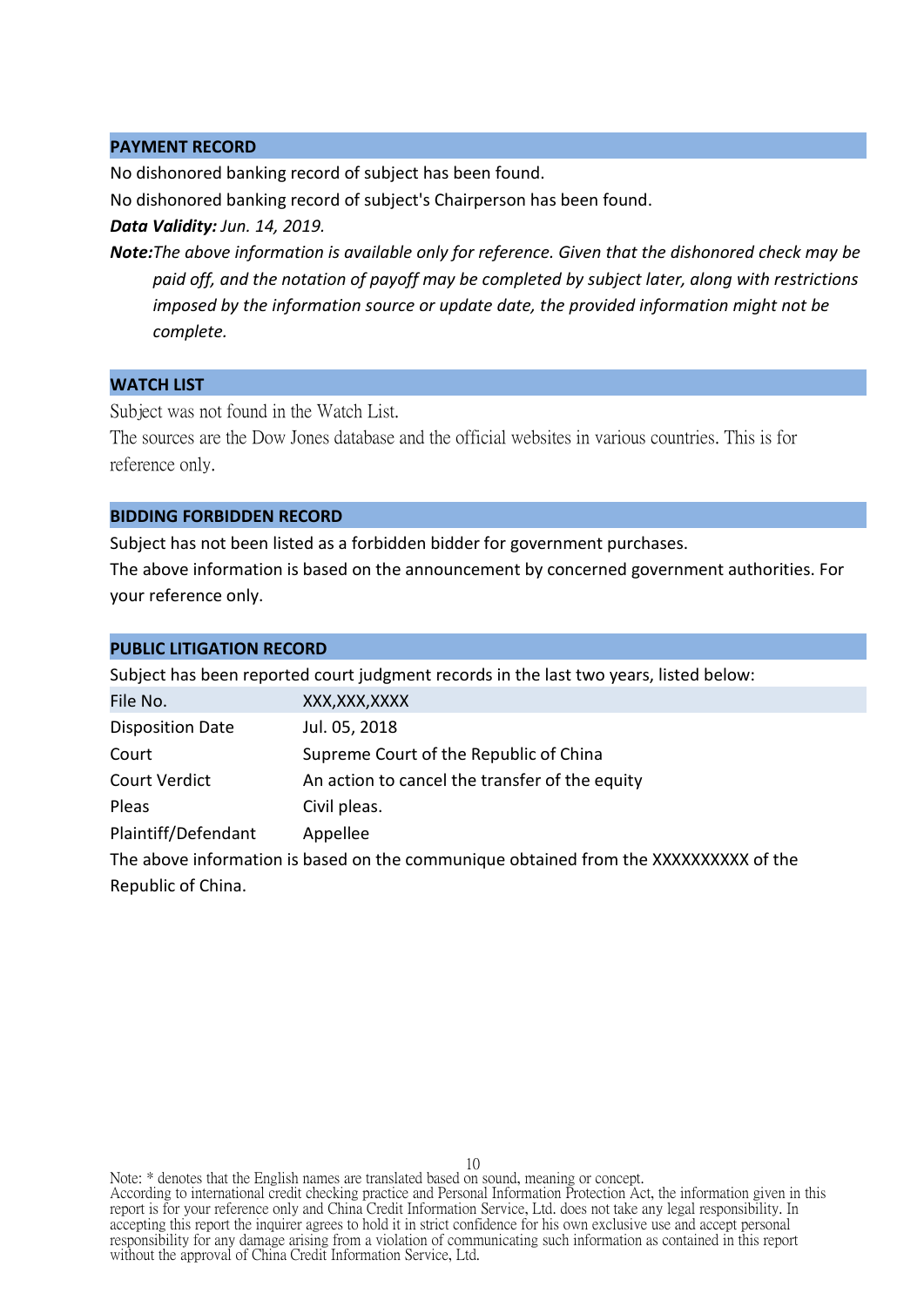#### **REGISTRATION OF PATENTS**

Subject's registration of patents in recent 5 years is as follows:



*Note: The above information is based on the data obtained from the concerned authorities. The number of registration of patents does not include the data before subject changed name. This is for reference only.*

#### **REGISTRATION OF TRADEMARKS**:

Subject has been reported registration of trademarks on 5 item(s) including those expired. Note: The above information is based on the data obtained from the concerned authorities. The number of registration of trademarks does not include the data before subject changed name. This is for reference only.

| <b>BUSINESS RANKING</b>       |                                                                                  |      |  |       |       |
|-------------------------------|----------------------------------------------------------------------------------|------|--|-------|-------|
|                               |                                                                                  | 2017 |  | 2016  | 2015  |
| Net Revenue                   |                                                                                  |      |  | 1,632 | 1,724 |
| Revenue Growth                |                                                                                  |      |  | 1,353 | 2,756 |
| After-Tax Net Income          |                                                                                  |      |  |       | 2,112 |
| Return on Sales               |                                                                                  |      |  |       | 2,456 |
| Ranking in Concerned          |                                                                                  |      |  | 76    | 78    |
| Industry(IMPORT/EXPORT TRADE) |                                                                                  |      |  |       |       |
| Source: Top                   | Largest Corporations in Taiwan, and research on Business Groups in Taiwan. China |      |  |       |       |
| 5000:                         | Credit Information Service.                                                      |      |  |       |       |

*Remark:* "-"There is no ranking.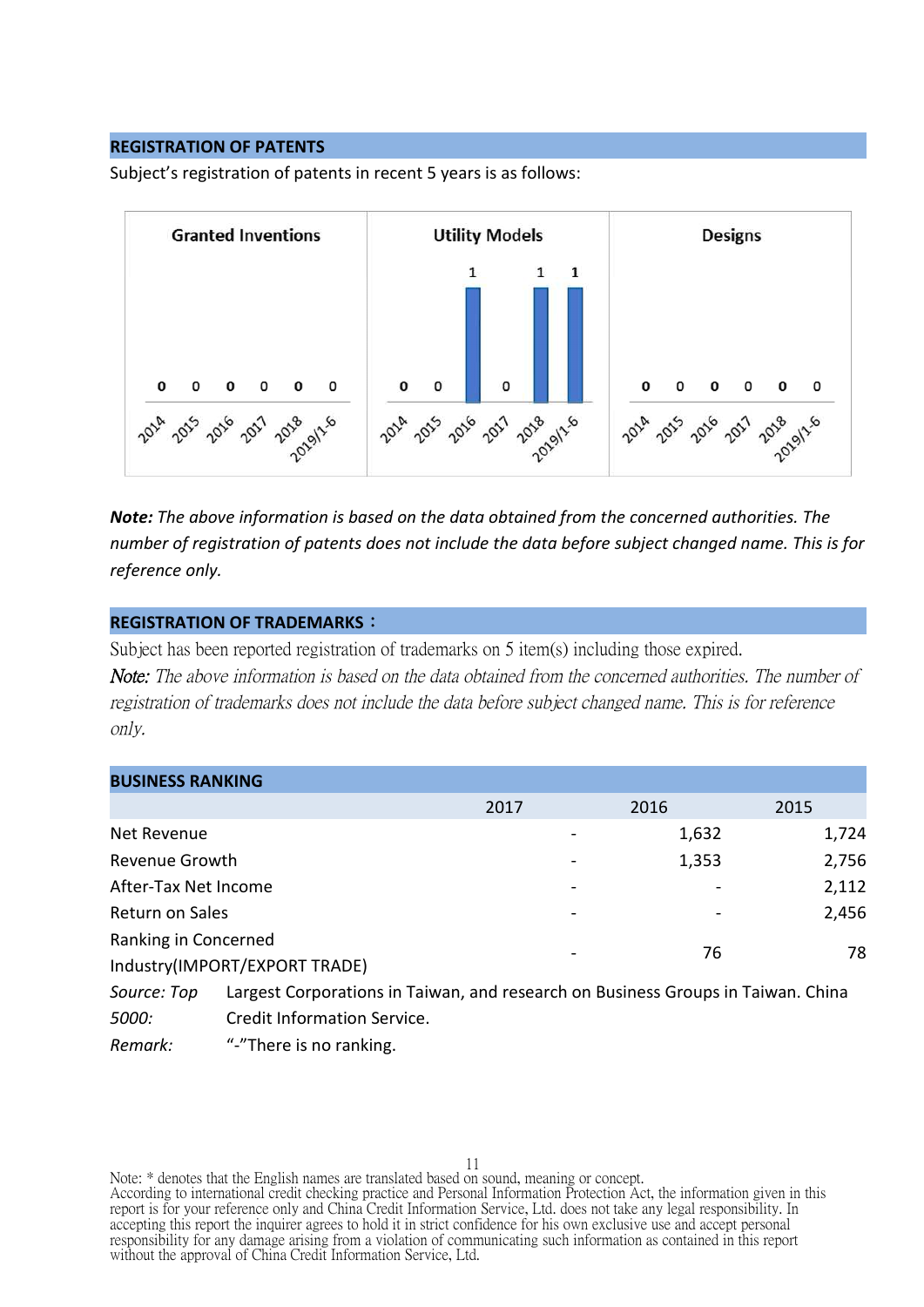#### **IMPORT & EXPORT VALUE**

|                                | 2018                           | 2017       | 2016       |
|--------------------------------|--------------------------------|------------|------------|
| Ranking in Export/Import Value | Ranking Data Not Available Yet | No Ranking | No Ranking |
| Export Value (USD 1,000,000)   | $2 - 3$                        | $2 - 3$    | $1 - 2$    |
| Import Value (USD 1,000,000)   | >10                            | >10        | >10        |

*Source: Directory of Excellent Taiwan Exporters & Importers, Ministry of Economic Affairs.*

| INDIVIDUAL FINANCIAL PROFILEFOR YEARS 2018-2016: (UNIT: NT\$ 1,000) |                                                       |                   |                   |  |  |
|---------------------------------------------------------------------|-------------------------------------------------------|-------------------|-------------------|--|--|
| <b>Financial Index</b>                                              | 12/31/2018                                            | 12/31/2017        | 12/31/2016        |  |  |
| Paid-In Capital                                                     | 66,144                                                | 66,144            | 66,144            |  |  |
| Net Worth                                                           | 760,000                                               | 666,066           | 576,570           |  |  |
| <b>Total Liabilities</b>                                            | 1,740,000                                             | 1,415,541         | 833,199           |  |  |
| <b>Total Assets</b>                                                 | 2,500,000                                             | 2,081,607         | 1,409,769         |  |  |
|                                                                     | BUSINESS PERFORMANCE FOR YEARS 2018-2016: (NT\$1,000) |                   |                   |  |  |
| <b>Financial Index</b>                                              | 2018/01 - 2018/12                                     | 2017/01 - 2017/12 | 2016/01 - 2016/12 |  |  |
| Net Revenue                                                         | 2,200,000                                             | 1,886,814         | 1,663,686         |  |  |
| <b>Operating Income</b>                                             | 154,000                                               | 135,774           | 84,442            |  |  |
| Net Income                                                          | 120,000                                               | 130,368           | 55,800            |  |  |

Please be noted that the above financial figures are:

2018 : Net revenue is provided by subject while the other figures are estimates.

2017 : provided by subject.

2016 : based on Top 5000, while net income is an estimate.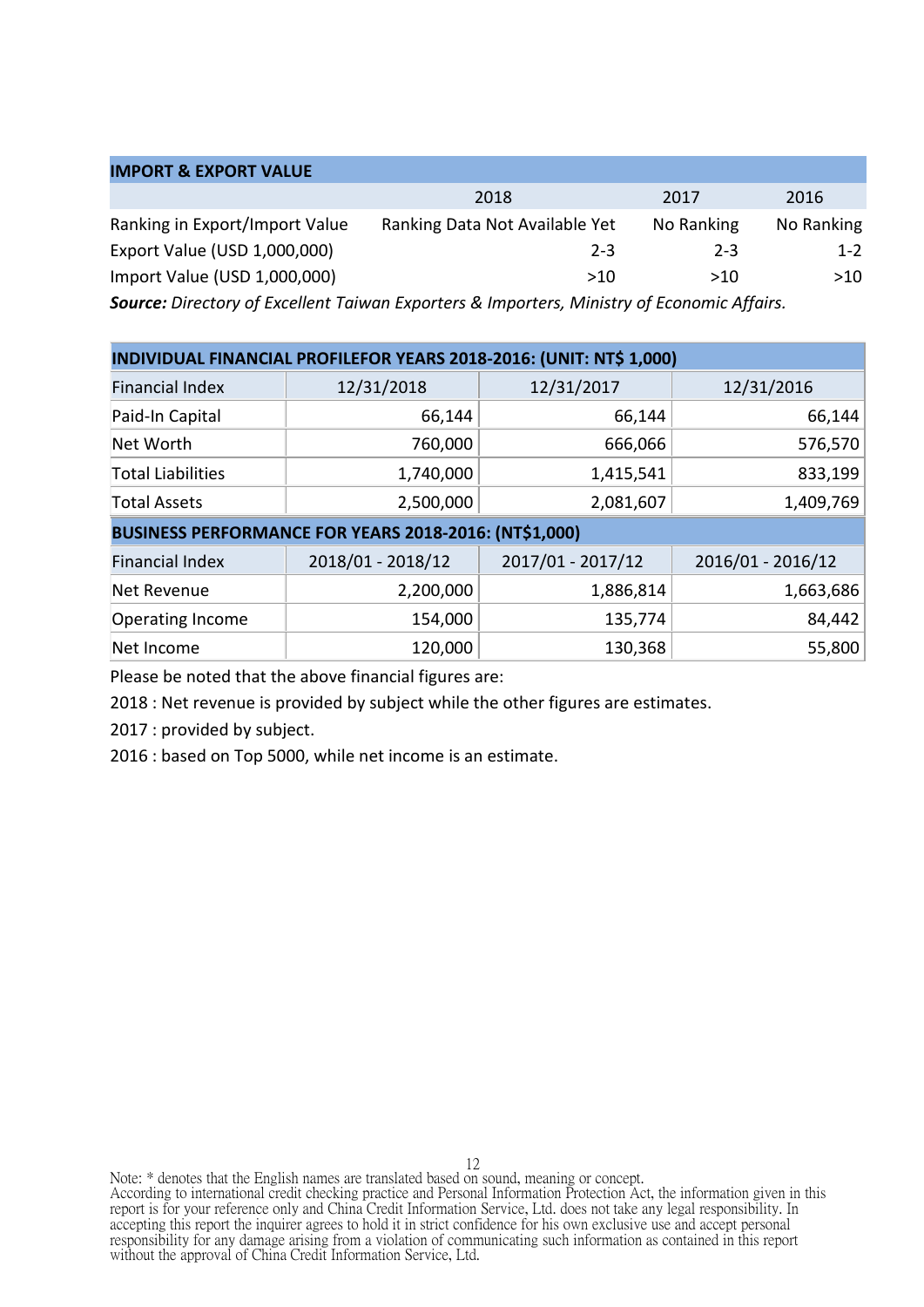#### **FINANCIAL INDICATION OF INDUSTRY**

#### Industrial Code: 670100 (IMPORT/EXPORT TRADE)

| <b>MEDIAN</b> |
|---------------|
|               |
| 34.91         |
| 749.12        |
| 160.85        |
| 114.54        |
| 11.28         |
| 5.07          |
| 71.98         |
| 6.84          |
| 53.34         |
| 5.42          |
| 0.71          |
| 6.43          |
| 57.00         |
| 1.06          |
| 4.74          |
| 7.70          |
| 4.29          |
| 13.23         |
| 6.32          |
| 20.41         |
| 16.38         |
| 0.29          |
|               |

The above information is based on the data from General Corporation Financial Analysis in Taiwan in 2018 published by CCIS.

#### **IMPORTANT NEWS FROM THE MEDIA**

Sources indicate that no negative news related to subject has been found in the recent two years.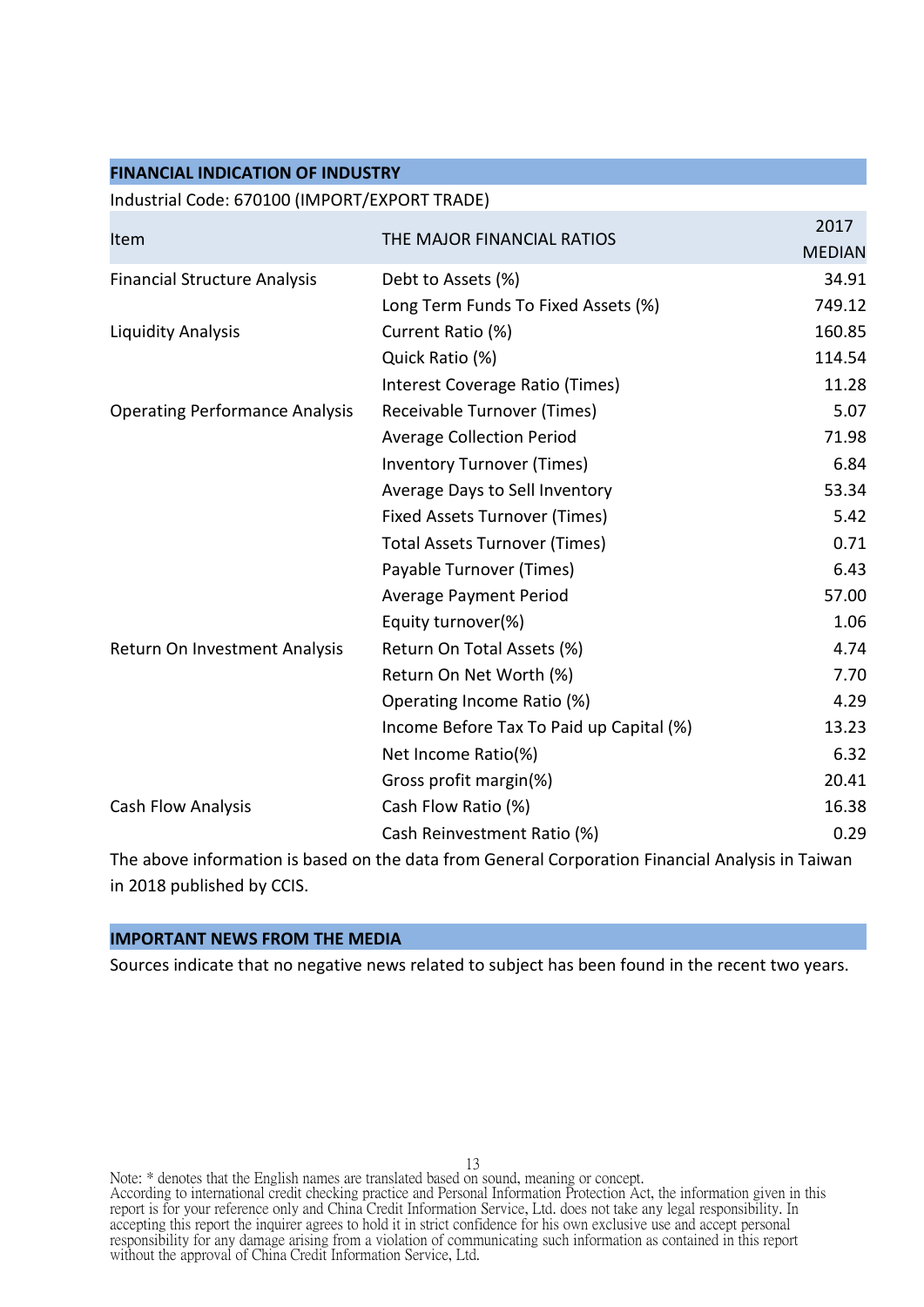### **GENERAL INFORMATION I. INDUSTRIAL TREND**

#### Import & Export Trade

According to the statistics of customs import and export trade issued by Ministry of Finance, total export sum from Jan. to Mar. 2019 reached US\$ 76.364 billion, a 4.24% decline on year; total import sum hit US\$ 67.411 billion, a 1.07% decline on year.

As for commodity trade structure, the top 3 imports from Jan. to Mar. 2019 were electronic components, reaching US\$ 13.561 billion and accounting for 20.12% of total import sum, a 2.16% growth on year; mineral products reached US\$ 11.791 billion, accounting for 17.49% with a 5.17% decline on year; machines reached US\$ 8.579 billion, accounting for 12.73% with a 24.79% growth on year. In terms of exports, the export sum of electronic products recorded US\$ 24.323 billion and accounted for 31.85% of total export sum with a 7.29% decline on year. Information communication and audiovisual products reached US\$ 9.487 billion and accounted for 12.42% with a 18.57% growth. Basic metals and related products reached US\$ 6.889 billion and accounted for 9.02% with a 10.34% decline.

In view of the trades with different countries (regions) from Jan. to Mar. 2019, trade surplus to Hong Kong and Mainland China hit US\$ 15.767 billion, declining by 20.82% on year. Meanwhile, trade surplus to USA reached US\$ 1.949 billion and grew by 92.36%. Trade deficit to Japan hit US\$ 4.847 billion, a decline of US\$ 620 million on year. Trade deficit to Europe hit US\$ 1.004 billion, a growth of US\$ 8.13 million on year. Trade surplus to the 6 countries in ASEAN Free Trade Area hit US\$ 4.282 billion, a decline of 31.52% on year.

The slack season was slacker in Q1 2019 than the slack seasons in the past as global economy cooled down. Fortunately, Ministry of Finance indicated that the eased China-United States trade war and Chines economic stimulus promoted the demand for raw materials. The import and export performance is expected to rebound in Q2 2019.

#### **II . FINANCIAL AND SOLVENCY STATUS**

Based on subject's financial year of 2018:

#### **FINANCIAL SECURITY:**

Self-own capital is slightly not adequate for operation cost; liability to asset ratio is slightly high; financial structure is to be strengthened.

#### **CAPITAL TURNOVER:**

Net worth turnover is 2.89 times that indicates the self-own capital management efficiency is not fully performed; the whole capital turnover activity is to be strengthened.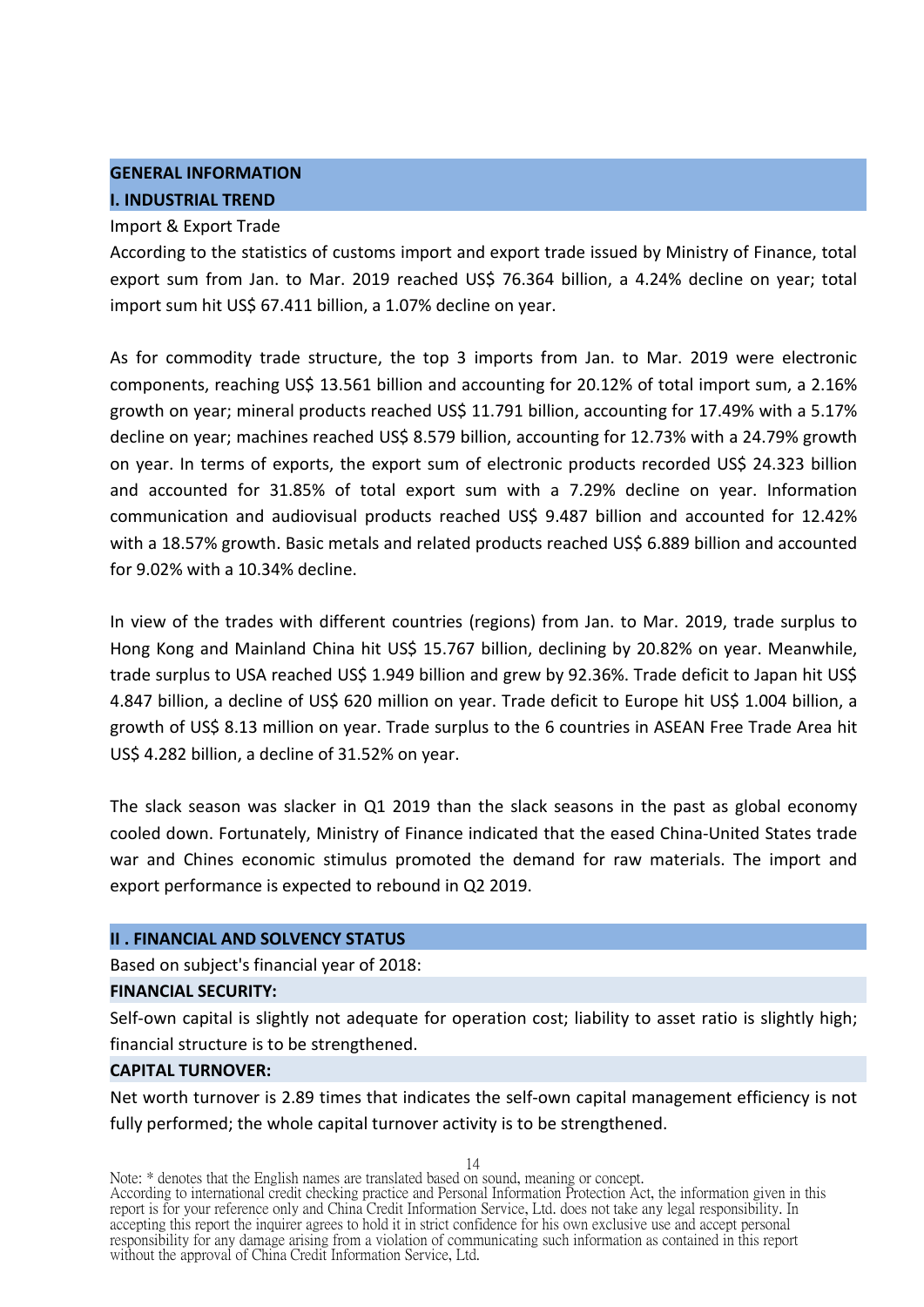#### **PROFITABILITY:**

Cost and operating expense management ability is effective; current profitability is acceptable.

#### **III. CURRENT OPERATION & PROSPECT BUSINESS CONTENTS:**

Subject is mainly engaged in the import and export of electronic parts, electronic materials, glass processing equipment. Its products include all kinds of electronic equipment, electronic materials/parts, automatic electrical machines, inspection equipment, glass processing equipment, glass processing materials, solar cells and other energy products At present, its distributes products from numerous brands, including the electric machinery products from XXXXXXXXXX, INC., electronic parts from XXXXXXXXXX.CO., LTD. and XXXXXXXXXX (Japan), glass equipment and materials from XXXXXXXXXX (Japan), XXXXXXXXXX (Italy), XXXXXXXXXX (Italy), XXXXXXXXXX (Germany), XXXXXXXXXX (Finland) and XXXXXXXXXX (France), and eco water-based nano coating from XXXXXXXXXX (Japan). Besides, subject also sells wine and bottle water, so it is an integrated trading company.

50% of subject's products are from Taiwan while the other 50% are from abroad. As for sales, 75% of its products are sold in Taiwan, and its clients include XXXXXXXXXX INC. and XXXXXXXXXX CORP. As for export sales, major markets include Germany, Finland, Italy, Mainland China, Hong Kong, Japan, South Korea, Malaysia, Singapore, and Thailand.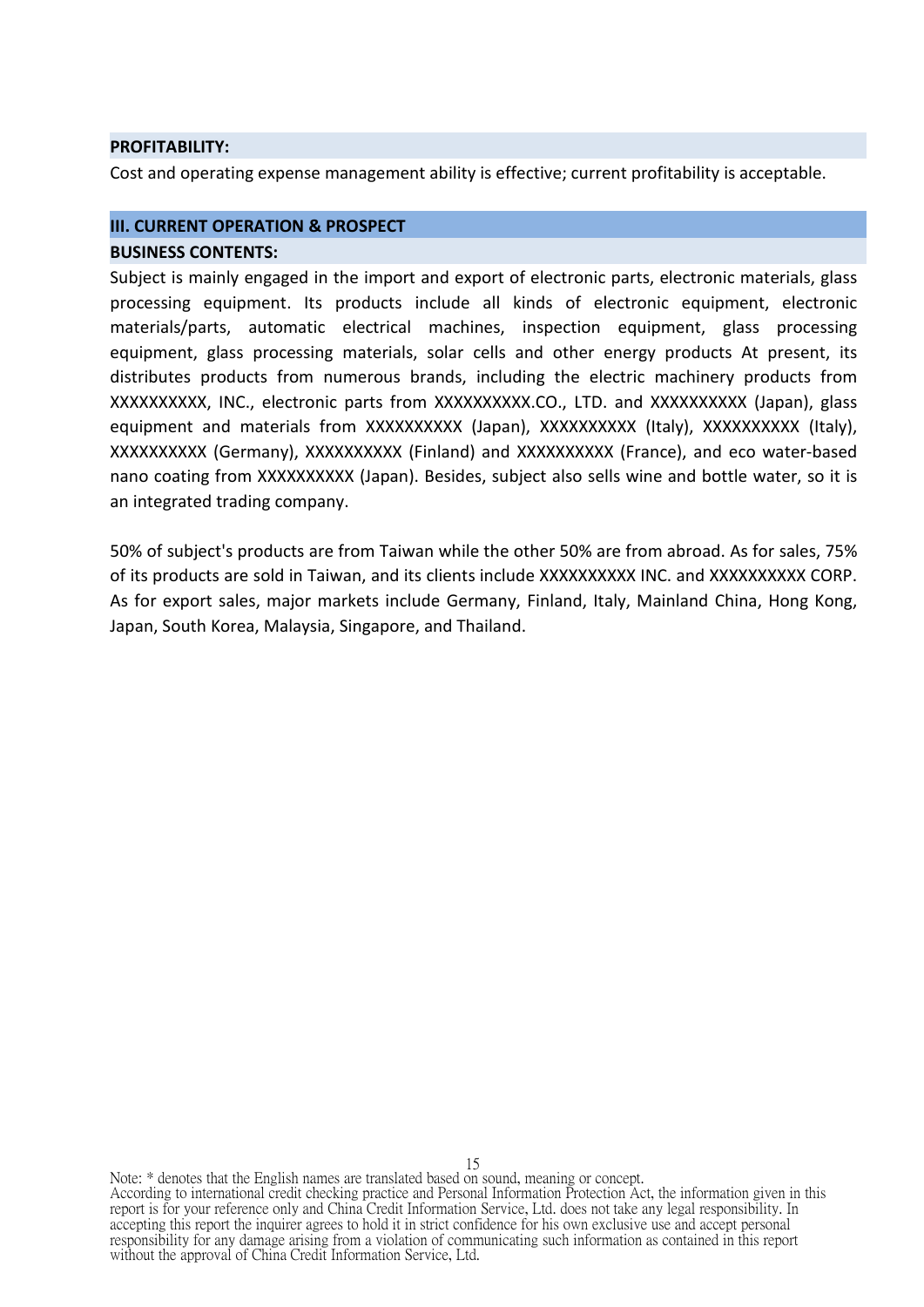#### **COMPANY'S FEATURES:**

Subject is a foreign joint venture. Currently, its actual operating site (Taipei Headquarters) in Taiwan is on XXF & XXF, No. XX, Sec. X, Zhongxiao E. Rd., Zhongzheng District, Taipei City, Taiwan, R.O.C. Besides, it also has footholds in Taiwan (Hsinchu, Taichung, Tainan and Kaohsiung), Hong Kong, Thailand, Malaysia, Singapore and Mainland China. Subject's business scope covers whole Asia. As learned, subject previously focused on the sales agency of electronic parts and components. Later, in 1998, it signed a contract with Mechanical Industry Research Laboratories (MIRL) of ITRI to develop semiconductor production equipment monitoring technology and extended business to semiconductor materials, electronic materials, industrial automation control systems, automation production equipment and logistics equipment. Subject also works on LED lighting and LED modules.

Remarks: Relevant impact information of the COVID-19 pandemic:

1. Is subject currently operating normally? Normal

2. Does the pandemic affect subject's business? NA

3. In order to diversify the risk, does subject have plans to reduce or cancel the orders for import trade from Mainland China, and import from other countries instead? NA

4. What kind of support and cooperation does subject expect from suppliers in Mainland China and other countries, such as changes in payment methods and extension of payment terms? NA 5. Does subject have any plans to lay off employees or reduce its business scale in the near future?

NA

#### **PROSPECT:**

Subject not only works on the agency, import and export of electronic parts and electrical products but also branches out into the agency of food and wine. Therefore, its revenue grew stably in recent years. Furthermore, subject actively attends international exhibitions actively, such as 2019 Taipei Int'l Wine & Spirits Festival in Spring, Taipei International Industrial Automation Exhibition, and Taichung Int'l Tea, Coffee and Bakery Show, to promote its products. Based on the current condition, subject, having operated for over40 years, already has a solid business foundation, so its future development could remain stable with the existing foundation.

**Note:** Subject refuses to provide any financial statement.

Information used to compose this report: up to Jun. 14, 2019

#### **- End of Report –**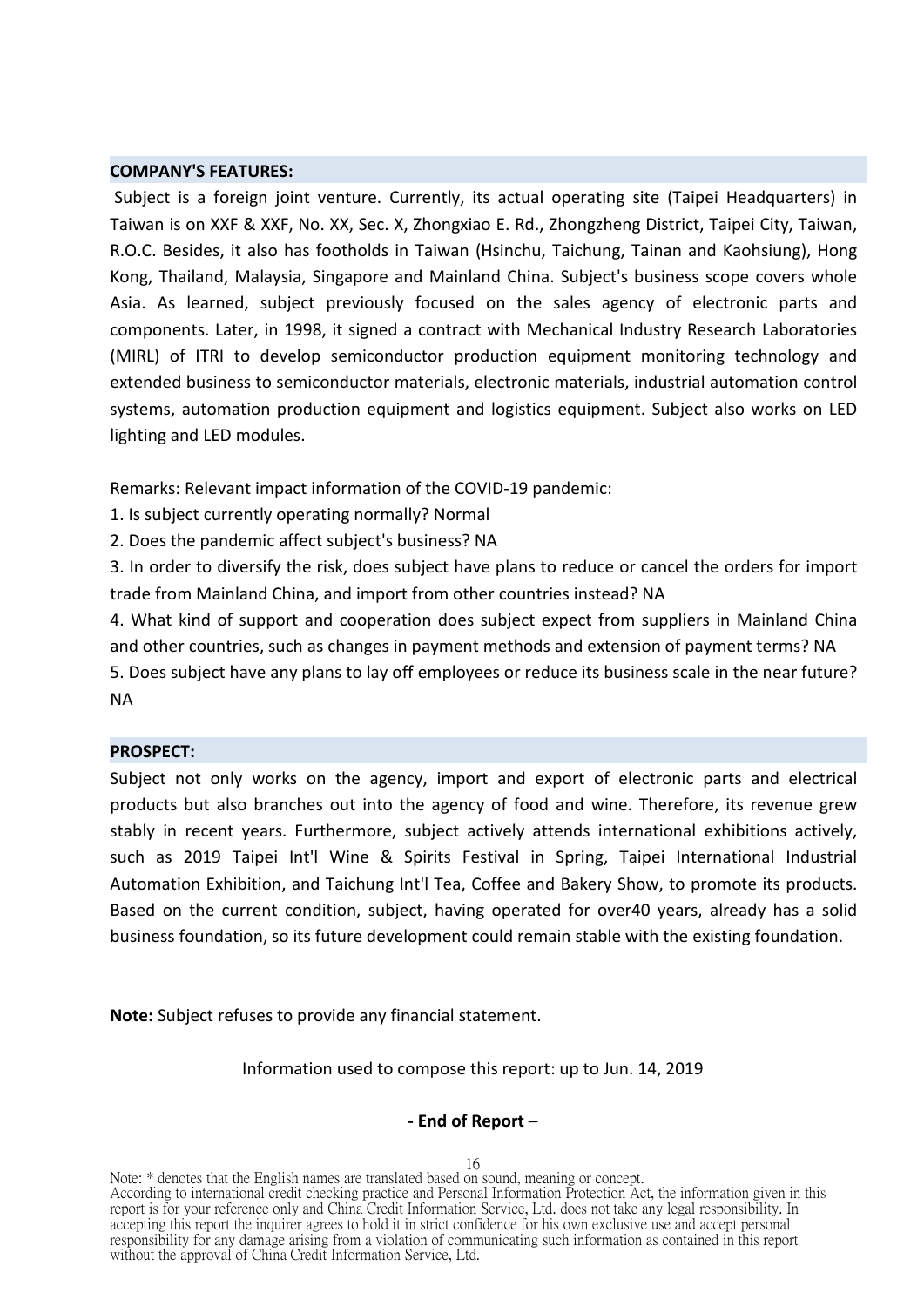#### IMPORTANT NOTE:

Information herein is believed to be reliable; China Credit Information Service, Ltd., however, does not warrant its completeness or accuracy. The report is furnished in strict confidence for the inquirer's exclusive use for legitimate purposes. CCIS is not liable for any loss, damage, or injury caused by negligence or other act or failure of CCIS in procuring, collecting, and communicating information contained herein.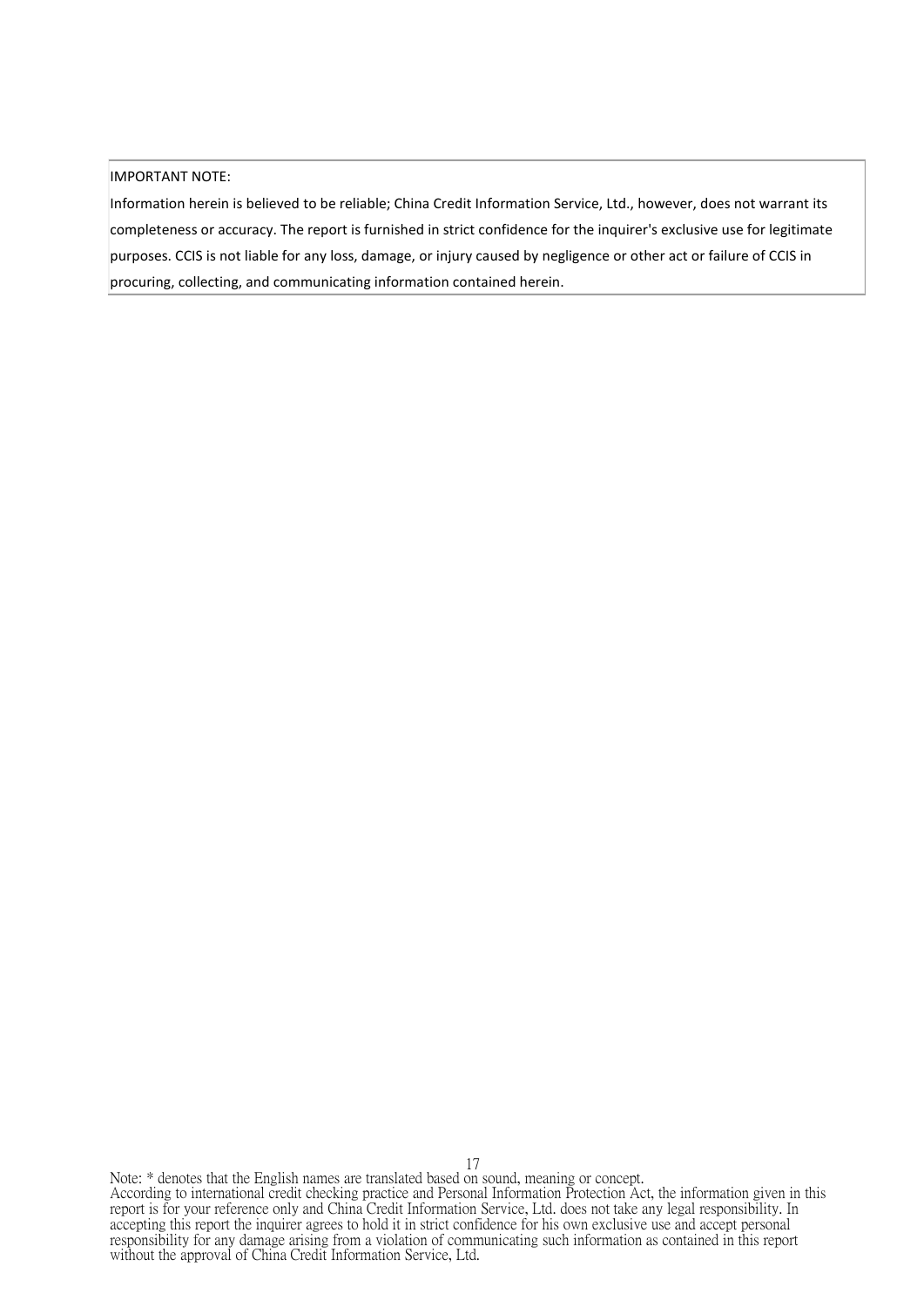| <b>Economic Indicator</b>                                                                   |                                               |              |                  |            |               |  |
|---------------------------------------------------------------------------------------------|-----------------------------------------------|--------------|------------------|------------|---------------|--|
| <b>Economic Indicator</b>                                                                   |                                               |              |                  |            |               |  |
| <b>ITEM/YEAR</b><br>2018<br>2019<br>2017                                                    |                                               |              |                  |            |               |  |
| Economic Growth Rate (%)                                                                    |                                               |              | 3.08             | 2.63       | 2.19(a)       |  |
| Population (people)                                                                         |                                               | 23,571,227   |                  | 23,588,932 | 23,589,312(d) |  |
| GDP Per Capita (US\$)                                                                       |                                               |              | 24,408<br>25,026 |            | 24,827(b)     |  |
| GNI Per Capita (US\$)                                                                       |                                               |              | 25,055           | 25,501     | 25,360(c)     |  |
| Inflation (Annual Change of Consumer Price Index %)                                         |                                               |              | 0.62             | 1.35       | 0.66(e)       |  |
| Unemployment Rate (%)                                                                       |                                               |              | 3.76             | 3.71       | 3.67(f)       |  |
| Source: Directorate General of Budget, Accounting and Statistics (DGBAS) of Executive Yuan, |                                               |              |                  |            |               |  |
| <b>Central Bank of China</b>                                                                |                                               |              |                  |            |               |  |
| Note: $(a,b,c)$ Forecast; $(d,e,f)$ 2019/04                                                 |                                               |              |                  |            |               |  |
|                                                                                             |                                               |              |                  |            |               |  |
|                                                                                             | <b>Bounced Check for Not Sufficient Funds</b> |              |                  |            |               |  |
| <b>ITEM/YEAR</b>                                                                            | 2017                                          | 2019<br>2018 |                  |            |               |  |
| Number                                                                                      | 167,129                                       | 125,260      |                  | 9,888      |               |  |
| Number Percentage (%)                                                                       |                                               | 0.18<br>0.14 |                  | 0.12       |               |  |
| Amount(NT\$1,000,000)                                                                       | 83,130                                        |              |                  | 69,745     | 5,145         |  |
| Amount Percentage (%)                                                                       |                                               | 0.52         |                  | 0.44       | 0.40          |  |
| Source: Directorate General of Budget, Accounting and Statistics (DGBAS) of Executive Yuan, |                                               |              |                  |            |               |  |
| Central Bank of China                                                                       |                                               |              |                  |            |               |  |
| Note : 2019/04                                                                              |                                               |              |                  |            |               |  |
|                                                                                             |                                               |              |                  |            |               |  |
|                                                                                             | <b>External Trade</b>                         |              |                  |            |               |  |
| <b>ITEM/YEAR</b>                                                                            | 2017                                          |              |                  | 2018       | 2019          |  |
| Export Value (US\$1,000,000)                                                                |                                               | 317,385      |                  | 336,050    | 102,200       |  |
| Annual Export Growth Rate (%)                                                               |                                               | 13.22        |                  | 5.93       | $-3.97$       |  |
| Import Value (US\$1,000,000)                                                                |                                               | 259,506      |                  | 286,655    | 90,553        |  |
| Annual Import Growth Rate (%)                                                               |                                               | 12.55        |                  | 10.56      | 0.04          |  |
| Value of Export Orders (US\$1,000,000)                                                      |                                               | 492,805      |                  | 511,823    | 145,642       |  |
| Annual Growth Rate of Export Orders<br>$(\%)$                                               |                                               | 10.86        |                  | 5.43       | $-7.24$       |  |

Source : Department of Statistics, Ministry of Finance Note : 2019/01-04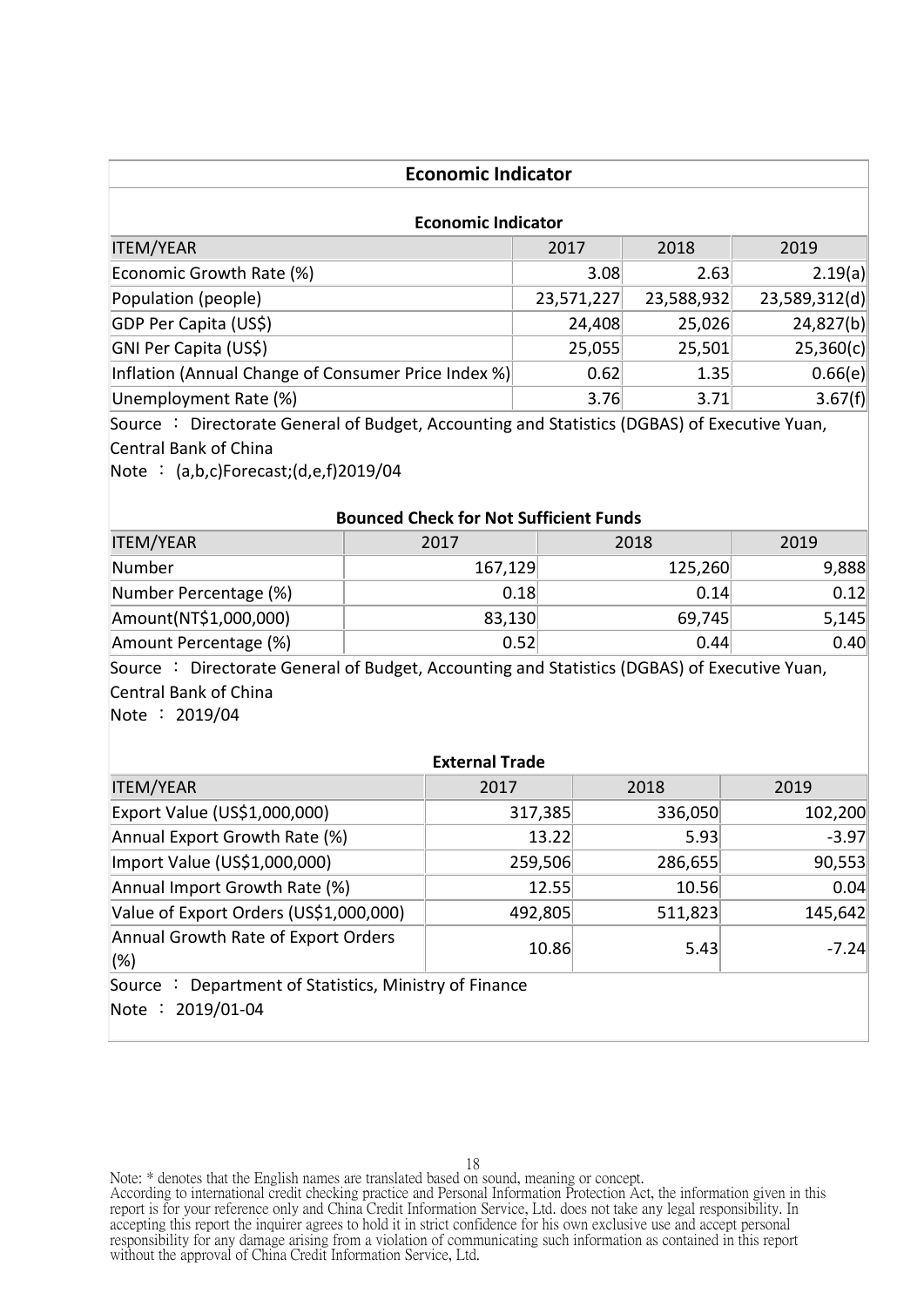#### **APPENDIX**

#### **BUSINESS TYPES (GRADES)**

|                      |                 |              |                     | Unit Base: NT\$1,000 |
|----------------------|-----------------|--------------|---------------------|----------------------|
| <b>Business Size</b> | Paid-In Capital | Net Revenue  | Number of Employees |                      |
|                      |                 |              | Manufacturing       | Service\Others       |
| Super Large          | > 3,000,000     | >10,000,000  | > 5,000             | > 500                |
| Large                | > 500,000       | >1,000,000   | > 1,000             | >150                 |
|                      | < 3,000,000     | < 10,000,000 | < 5,000             | < 500                |
| Medium               | > 80,000        | >100,000     | > 200               | > 50                 |
|                      | < 500,000       | < 1,000,000  | < 1,000             | < 150                |
| Medium Small         | > 5,000         | >10,000      | >10                 | > 5                  |
|                      | < 80,000        | < 100,000    | < 200               | < 50                 |
| Small                | < 5,000         | < 10,000     | < 10                | $\leq 5$             |

Notes: 1a. Manufacturing – The grade is determined by referencing the highest position in the table for the three categories above (paid-in capital, number of employees and net revenue). 1b. Other industries-The grade is determined by referencing two of three categories above (paid-in capital,

number of employees and net revenue).

2.Net Revenue is the sole criterion for Grade Selection for small and medium sized independent businesses.

#### **SCORE CRITERIA FOR CREDIT RATING**

| Factor             | Criterion                                       | Score |
|--------------------|-------------------------------------------------|-------|
| Management Factors | Organizational Background/Management Capability | 45    |
|                    | Facilities & Sales                              |       |
| Financial Factors  | <b>Financial Stability</b>                      | 35    |
|                    | Turnover Capability                             |       |
|                    | Profitability/Earning Ability                   |       |
| Economy Factors    | Trade Reference                                 | 20    |
|                    | Current Operation                               |       |
|                    | Future Prospect                                 |       |
|                    | Total                                           | 100   |

Notes: 1.A score of 10 will be added or deducted from the Organizational Background category when any favorable or unfavorable record with the subject or its person-in-charge is identified. 2.If it hasn't been 1 year since subject was established or subject disbanded, suspended business, credit score is not suggested.

#### **RATING & CORRESPONDING COMMENT**

| Score Rating |       | Corresponding Comment                                                                                                                  |
|--------------|-------|----------------------------------------------------------------------------------------------------------------------------------------|
| 90~100 AA    |       | Superior credit worthiness. Business transactions can be undertaken with high confidence.                                              |
| 180~89 A     |       | Good credit worthiness. Under the present conditions, business transactions can be undertaken with<br>confidence.                      |
| 70~79        | $ B+$ | Satisfactory credit worthiness. Normal business transactions are feasible under the present conditions.                                |
| 60~69        |       | Fair credit worthiness. Business transactions are recommended to be undertaken on a secured basis.                                     |
| 50~59        | IB-   | Average credit worthiness. The company's limited assets demand that caution be exercised whenever<br>undertaking sizable transactions. |
| 30~49        |       | Unsatisfactory credit worthiness. Caution must be exercised when engaging in any business<br>transactions.                             |
| $0^{\sim}29$ | -. ا  | Poor credit worthiness. Business transaction should be avoided.                                                                        |